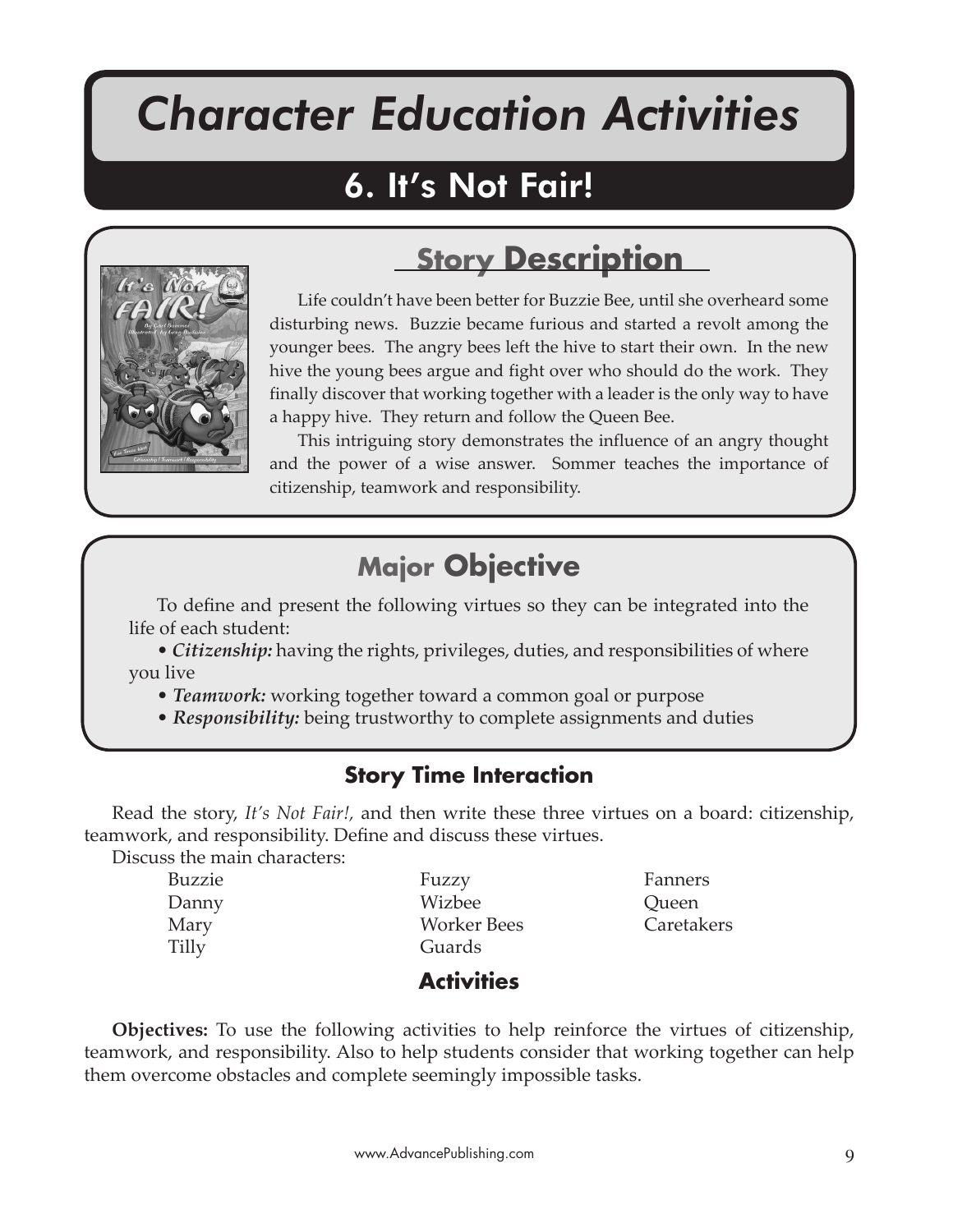#### **Science: Busy as a Bee**

You may have heard the phrase "busy as a bee." Bees are insects that live together (as a colony) in very close quarters called a hive. Each bee in the hive has a very important job that contributes to the well being of the others. Bees stay very busy because they are working to help others. There may be as many as 70,000 bees in one colony.

Each colony has one queen bee that does nothing but lay thousands of eggs. Without her eggs, the colony would die because it continually needs new workers. The drone bee mates with the queen bee to make the eggs fertile. The worker bee gathers all the nectar and pollen, feeds the queen and the young bees, supplies water, secretes beeswax, builds the honeycomb, helps keep the hive cool by fanning its wings, and many other jobs.

Worker honeybees travel about 55,000 miles to gather enough nectar to produce one pound of honey. Each worker bee will produce only about  $\frac{1}{2}$  teaspoon of honey and about  $1/80<sup>th</sup>$  of a teaspoon of beeswax. But through teamwork the whole colony can produce as much as 200 pounds of honey a year.

Worker bees collect nectar from inside the flower blossom and carry it in pouches in their bodies to the hive where it is put into a beeswax comb made up of six-sided cells. The extra water evaporates from the nectar and after a while the nectar becomes pure honey. Honey bees' wings stroke 11,400 times per minute, making the buzzing sound so often heard.

When there are too many bees in a hive, the queen will leave, taking about half the bees with her and look for a new place to make a new hive.

**Explain the life cycle of a bee:** The egg about the size of a pinhead is laid by the queen bee in each cell and hatches into larva. The larva is a small white legless worm. It feeds on beebread in a cell covered over with beeswax and becomes a pupa. The pupa grows into a young bee that bites its way out of the cell about 21 days a�er the egg is laid.

**Draw**: Have students draw and label the life cycle stages.

**Additional Information**: For further information, go on line and search for Life Cycle of Bees.

#### **Marshmallow Bee Hives**

Cut egg carton bottoms out and link together to create an example of the cells and hives. Then make the following edible beehives.

1 ½ tablespoon margarine

2 cups miniature marshmallows

2 cups Cheerios or other ring-shaped cereal

Food coloring (optional)

Raisins or chocolate chips

Melt margarine & marshmallows. Add food coloring (if desired). Stir. Add cereal. Cool slightly. Press spoonful into empty egg carton for hives.

Makes 16-20 hives. Enjoy!

#### **All It Takes Is Teamwork**

Buzzie learned the hard way that working together with her friends made a happy hive. Discuss teamwork. Ask for ideas/words that go along with teamwork. Why is teamwork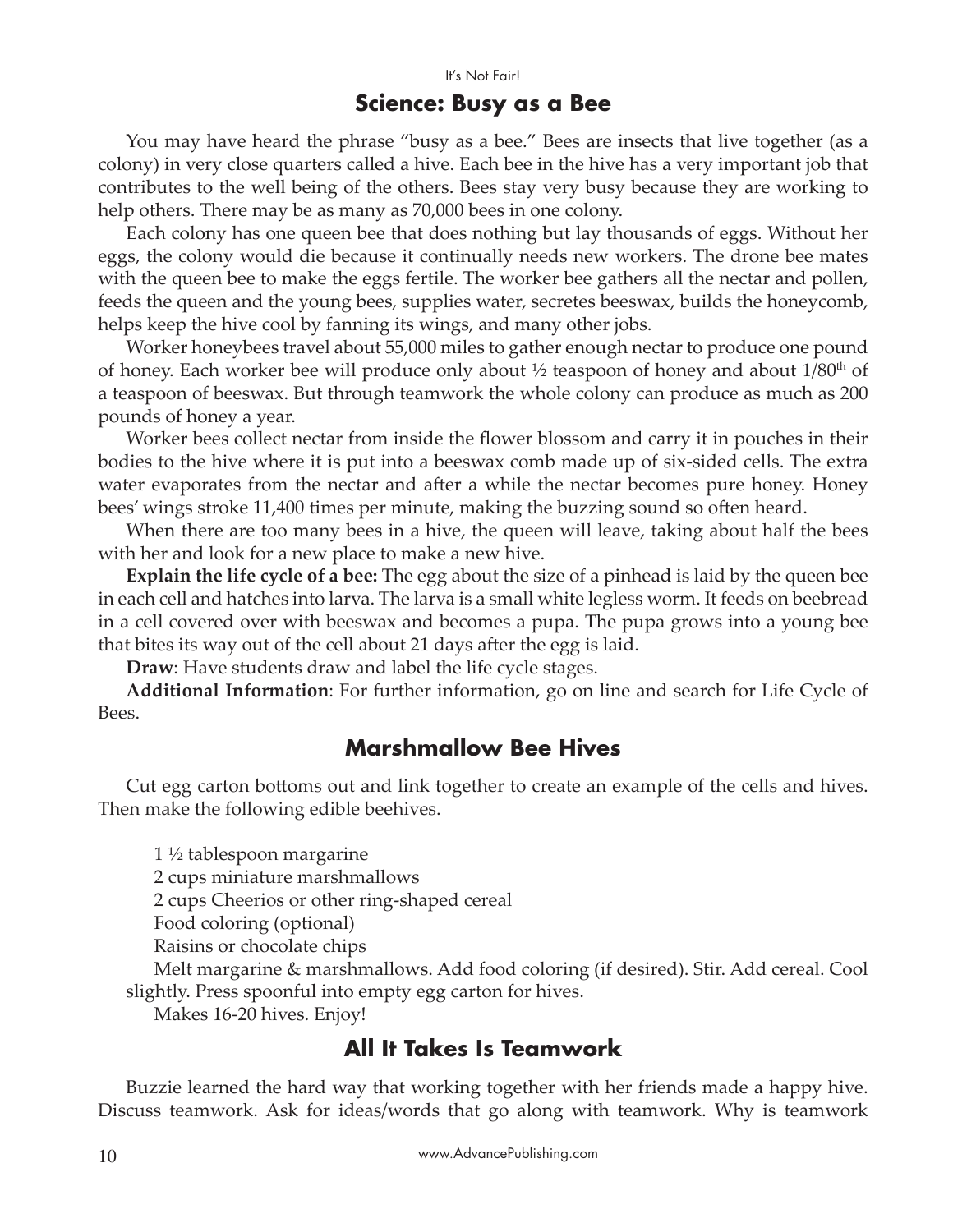#### It's Not Fair!

important? Does being a part of the team make you lose your individuality?

Let the class use their heads and hands together on these projects.

#### **Ball Toss**

**Objective**: to have each student touch the ball in the least amount of time.

**Rules**: Game can be played indoors or outdoors. Have students hold hands to make an even circle. Each person has to touch the ball in as short a time as possible, and at no time can two players have their hands on the ball at the same time. The teacher is to time the event. When the ball is given or tossed to every person, the game stops. The time is written down.

Try it again. See if the class can beat the time. Write down the new time.

**The challenge**: to find ways to beat their previous time. Stop and brainstorm (think as a team!). Reorder the lineup if desired. Try again. The key—instead of tossing the ball, drop the ball into the person's hand. See if the students can come up with the idea by themselves. Notice: to get the quickest time, there must be teamwork where everyone cooperates.

### **We Really Do Need Each Other**

*(It's a puzzle!)*

**Goal**: To teach teamwork.

**Preparation**: Divide the class into two groups of students, one group is A and the other group is B. Then divide A in half and B in half. Take two small puzzles and mix up the pieces for Group A, and do the same for Group B.

**Objective**: To see which group finishes its puzzles first. The greater the teamwork of all members, the faster the puzzles can be put together. Switch the puzzles and do it again. This can be done a number of times with different puzzles.

#### **Is There a Problem?**

Buzzie became discontented with her work when she overheard what Danny and Mary said. This happened because she was looking only at herself and could not see the "big picture" of how the colony worked *together*. She finally saw how everything fit together and the need for a leader when she sought out Wizbee's advice. Use the following activity to discuss a better way to work through perceived problems.

#### **I've Got a Problem!**

**Goal**: To teach the importance of leadership.

**Activity**: Write on the board the word *leaders*. Have the class name leaders they know: principal, teacher, librarian, father, mother, mayor, governor, president of the United States, etc.

Explain why it's important to have leaders. Ask these questions:

- 1. What would happen if there were no leaders in schools?
- 2. What would happen if there were no leaders in government?
- 3. What would happen if the father or mother would not be a leader in the home?

4. What happened to Buzzie and her new hive because they did not have a leader? Use the storybook, *It's Not Fair!,* to emphasize the lesson.